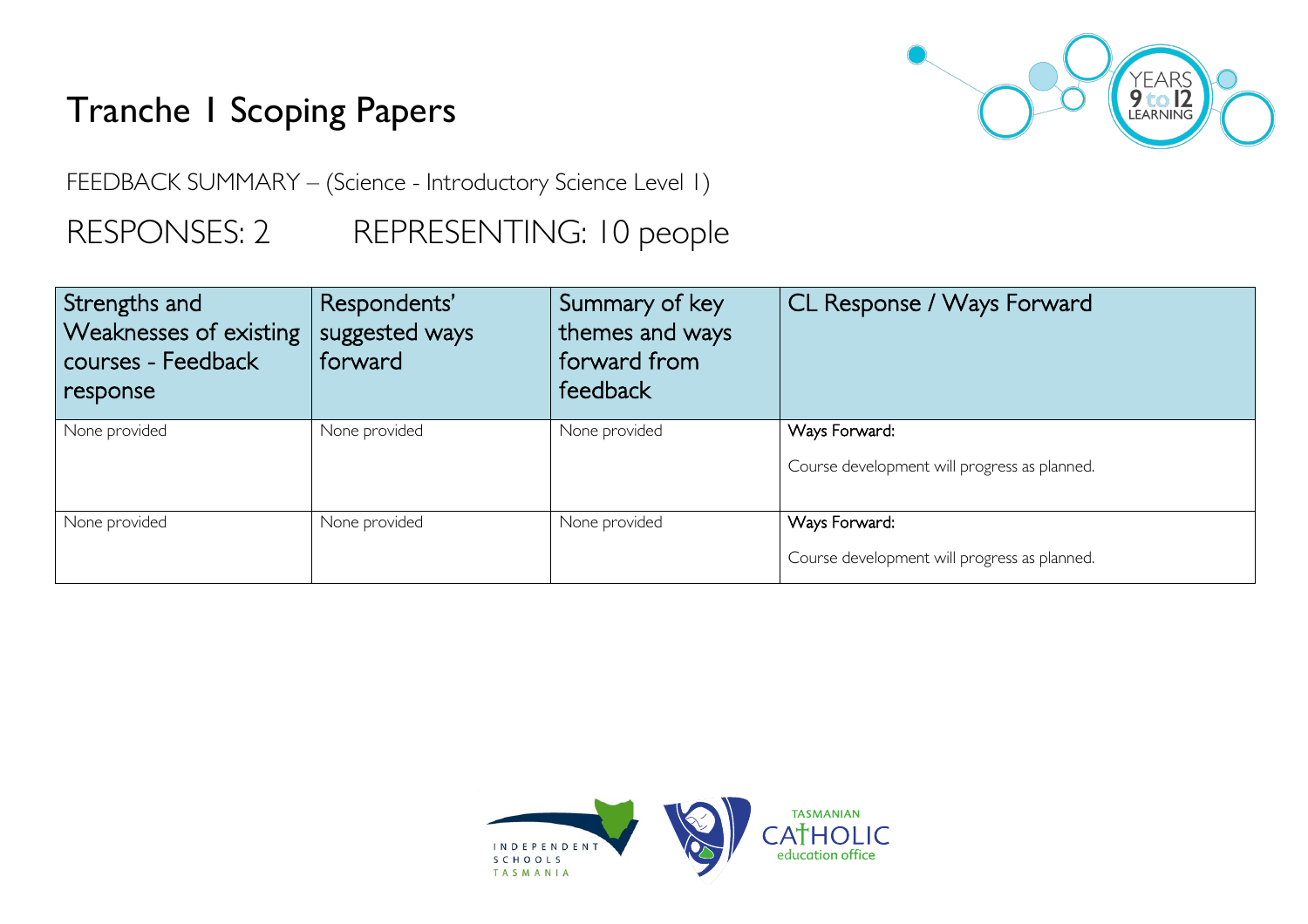| Course Rationale -<br>Feedback response                                                                                                                                                                                                                                                                                                                                                                                                                                                                                                                    | Respondents'<br>suggested ways<br>forward                                                                                                                                                                                                                                                                             | Summary of key<br>themes and ways<br>forward from<br>feedback                                                                                                                                                                                                                                                                                                                        | CL Response / Ways Forward                                                                                                                                                                                                                                                                                                                                                                                                                                                                                                                                                                        |
|------------------------------------------------------------------------------------------------------------------------------------------------------------------------------------------------------------------------------------------------------------------------------------------------------------------------------------------------------------------------------------------------------------------------------------------------------------------------------------------------------------------------------------------------------------|-----------------------------------------------------------------------------------------------------------------------------------------------------------------------------------------------------------------------------------------------------------------------------------------------------------------------|--------------------------------------------------------------------------------------------------------------------------------------------------------------------------------------------------------------------------------------------------------------------------------------------------------------------------------------------------------------------------------------|---------------------------------------------------------------------------------------------------------------------------------------------------------------------------------------------------------------------------------------------------------------------------------------------------------------------------------------------------------------------------------------------------------------------------------------------------------------------------------------------------------------------------------------------------------------------------------------------------|
| None provided                                                                                                                                                                                                                                                                                                                                                                                                                                                                                                                                              | None provided                                                                                                                                                                                                                                                                                                         | N/A                                                                                                                                                                                                                                                                                                                                                                                  | N/A                                                                                                                                                                                                                                                                                                                                                                                                                                                                                                                                                                                               |
| With reference to the questions<br>above, "chosen content" is not<br>explicit, nor are the "skills,<br>knowledge and understanding<br>students will develop".<br>The name of the course is not ideal.<br>Students who have disengaged<br>from science at some point during<br>years 7 - 10 are not likely to be<br>attracted by a course called<br>"introductory science". Science for<br>work, workplace science, essential<br>science, or something similar may<br>be more attractive to students and<br>help them to see the relevance of<br>the course | With respect to the "Pathways"<br>heading, Introductory Science<br>Level I cannot realistically be<br>seen as continuing from the<br>Years 9 - 10 AC Science content.<br>It seems more likely that it will be<br>a course aiming to fill in gaps in<br>student knowledge from the<br>Years 7 - 10 AC Science content. | The course content is not clear<br>from the rationale.<br>The name of the course needs<br>to be considered with respect<br>for attractiveness to students.<br>Possible names include:<br>Essential Science or Workplace<br>Science<br>The course appears to aim to<br>fill in the gaps from Years 7-10<br>Australian Curriculum Science<br>rather than continuing on from<br>Year 10 | Response:<br>The specific content is not clear from the Scoping Paper.<br>As the name of the course is part of a suite of Level I courses, a<br>name change will have to be considered across Learning Areas.<br>Agreed. Learners who achieve in Year 10 Australian Curriculum<br>Science should be considering Level 2 courses and not Introductory<br>Science.<br>Ways Forward:<br>Ensure that specific content is clearer within further documentation.<br>Suggest that 'Introductory' be reconsidered across Level I courses.<br>Suggestions include: Essential Science or Workplace Science. |

### The course rationale is appropriate and clearly describes:

- the intended audience,
- why the chosen content is important for students and outlines the broad scope of learning to be expected
- the particular skills knowledge and understandings students will develop

| Strongly Agree | Agree | Neither agree nor disagree | <b>D</b> isagree | Strongly disagree |
|----------------|-------|----------------------------|------------------|-------------------|
|                |       |                            |                  |                   |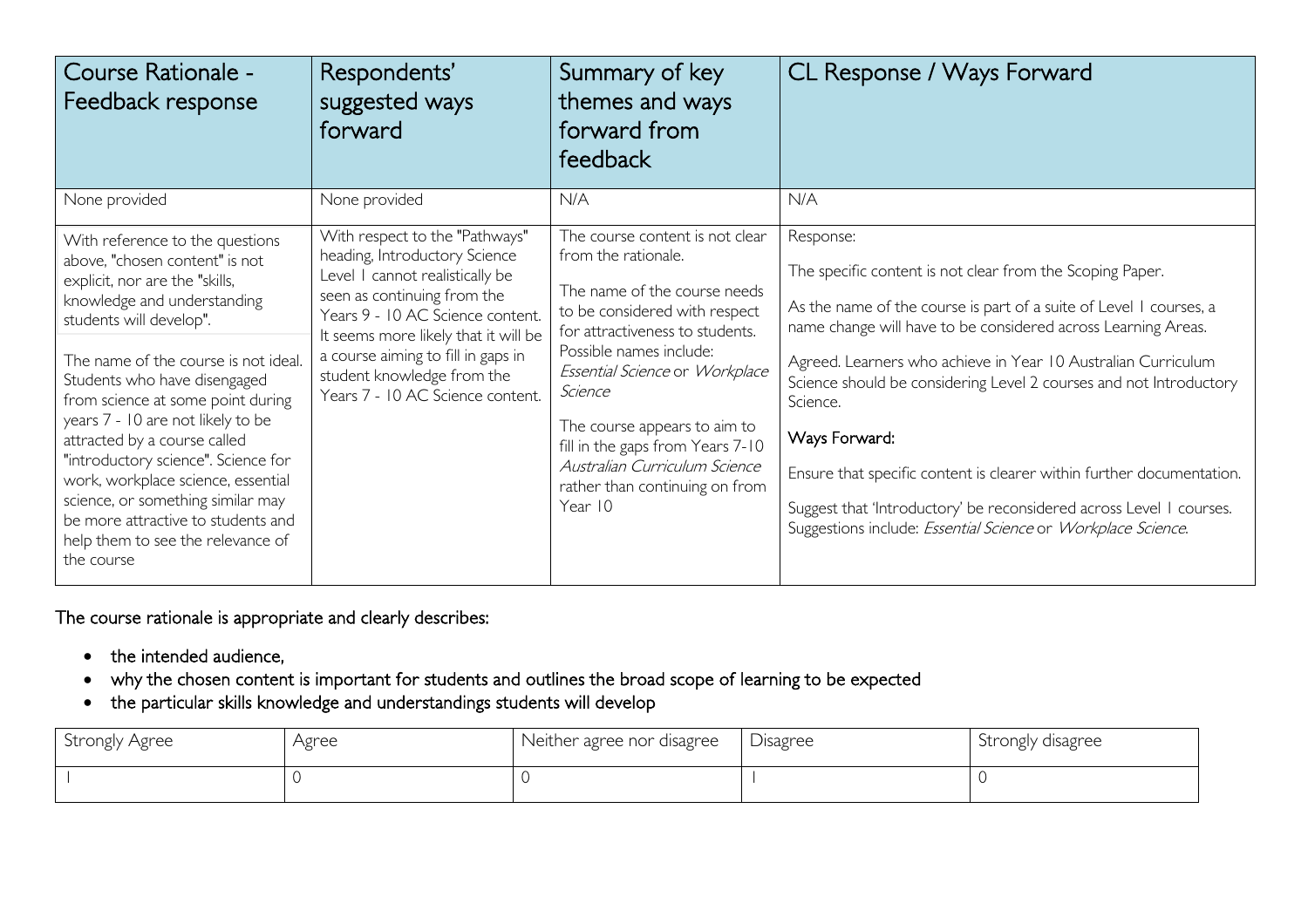#### Ways Forward:

The response of disagree relate to a lack of clarity of detail of content and are responded to in the responses above.

#### In considering the focus areas identified in the Years 9 to 12 Curriculum Framework and this course rationale, do you believe the course is placed in the appropriate focus area?

| Strongly Agree | Agree | Neither agree nor disagree | Disagree | Strongly disagree |
|----------------|-------|----------------------------|----------|-------------------|
|                |       |                            |          |                   |

#### Ways Forward:

The response of 'disagree' to the placement within a Focus Area relate to the suggested issues with the name (see above). A change of name may mean a change of Focus Area to represent the intent of course as represented by the name, for example from Personal Futures to Work-based Learning.

| <b>General Capabilities -</b><br>Feedback response | Respondents'<br>suggested ways<br>forward                                                                                                                                                                                                                                                                                                                                                                                                                                                                                    | Summary of key<br>themes and ways<br>forward from<br>feedback                                                                                                                                                                    | CL Response / Ways Forward                                                                                                                                                                                                                |
|----------------------------------------------------|------------------------------------------------------------------------------------------------------------------------------------------------------------------------------------------------------------------------------------------------------------------------------------------------------------------------------------------------------------------------------------------------------------------------------------------------------------------------------------------------------------------------------|----------------------------------------------------------------------------------------------------------------------------------------------------------------------------------------------------------------------------------|-------------------------------------------------------------------------------------------------------------------------------------------------------------------------------------------------------------------------------------------|
| Yes                                                | However it will be very<br>interesting to look at the<br>academic differences between<br>Year 10 and this Level 1 course.<br>Usually the low level of academic<br>students in Science can't wait to<br>get out as they have met with<br>failure for many years. The<br>purpose and reasoning behind<br>this will need to be looked at<br>from the perspective of do we<br>as a school offer this course to<br>our top year 10 students, then<br>will it be enough for the Physical<br>Sciences Level 3 the following<br>year | The similarities and differences<br>between Year 10 Australian<br>Curriculum Science and<br>Introductory Science will need<br>to be articulated.<br>The pathway in and out of the<br>Introductory Science need to<br>be clearer. | Ways Forward:<br>The similarities and differences between Year 10 Australian<br>Curriculum Science and Introductory Science will need to be<br>articulated.<br>The pathway in and out of the Introductory Science needs to be<br>clearer. |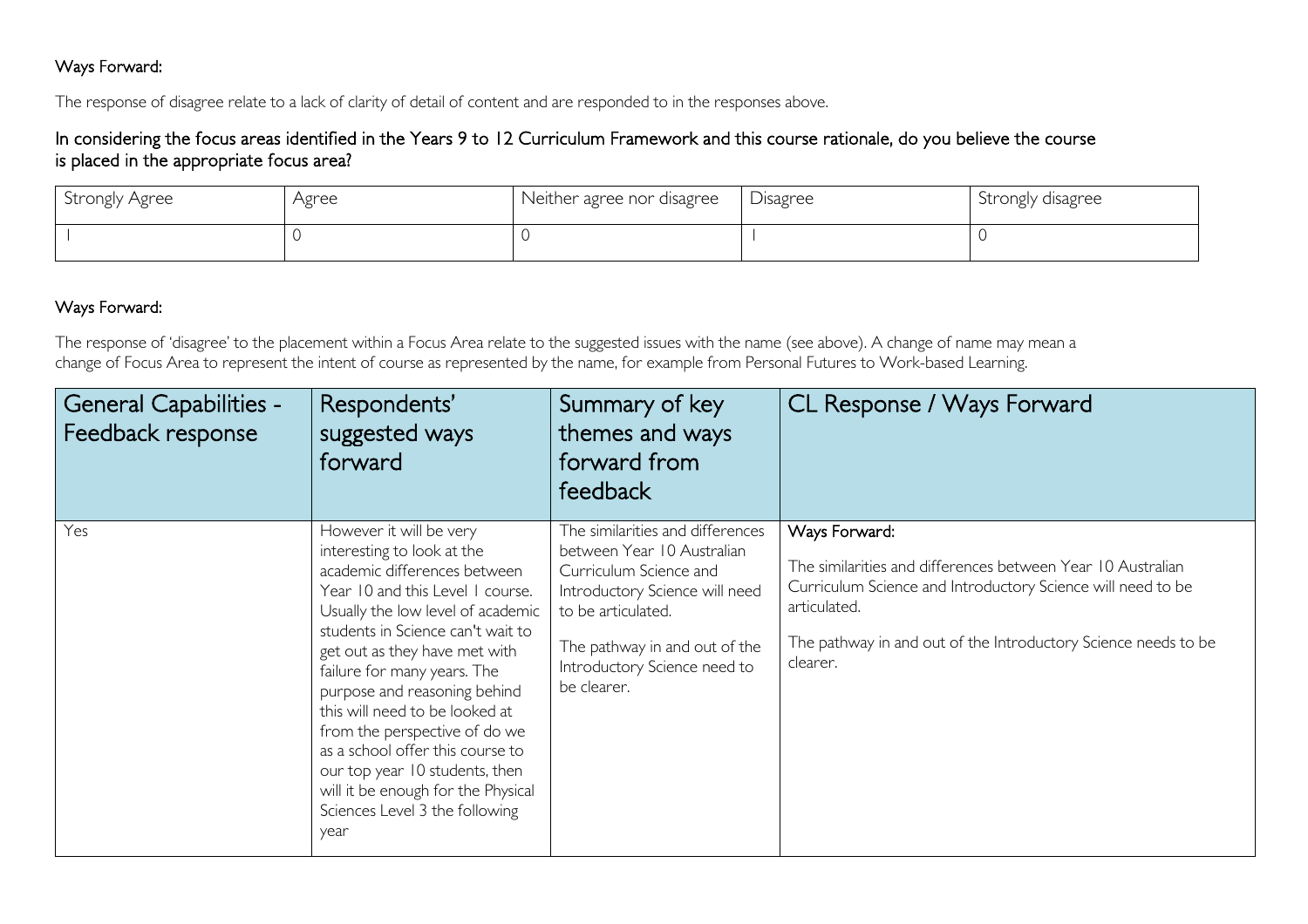| Yes | - specific content is required for<br>more detailed feedback to be<br>provided.                                                                                                                                                          | Further detail is required in<br>relation to the content of the<br>course.                    | Ways Forward:<br>Further detail is required in relation to the content of the course.      |
|-----|------------------------------------------------------------------------------------------------------------------------------------------------------------------------------------------------------------------------------------------|-----------------------------------------------------------------------------------------------|--------------------------------------------------------------------------------------------|
|     | - "designed to enable teachers to<br>design courses" is not ideal.<br>Teachers will be more inclined to<br>offer the course if specific<br>content is provided, even if<br>contexts are left to the<br>discretion of the teacher/school. | Course design should ensure<br>content is defined and the<br>context of learning is flexible. | Course design should ensure content is defined and the context of<br>learning is flexible. |

| <b>Cross Curriculum</b><br><b>Priorities - Feedback</b><br>response                                                    | Respondents'<br>suggested ways<br>forward                                                                                                                                                      | Summary of key<br>themes and ways<br>forward from<br>feedback                                      | CL Response / Ways Forward                                                                                                              |
|------------------------------------------------------------------------------------------------------------------------|------------------------------------------------------------------------------------------------------------------------------------------------------------------------------------------------|----------------------------------------------------------------------------------------------------|-----------------------------------------------------------------------------------------------------------------------------------------|
| None provided                                                                                                          | None provided                                                                                                                                                                                  | No feedback provided                                                                               | Ways Forward:<br>Course development will progress as planned.                                                                           |
| - environment: climate and<br>pollution<br>- health<br>- mathematics<br>- data-driven decision making<br>- citizenship | We see the potential benefit of<br>this course in its ability to engage<br>students who have disengaged<br>from science in high school, and<br>who do not see its relevance in<br>their lives. | This course has the potential to<br>engage students who have not<br>seen the value of science yet. | Ways Forward:<br>Flexibility to link across the curriculum should be prioritised through<br>agency within valued contexts for learners. |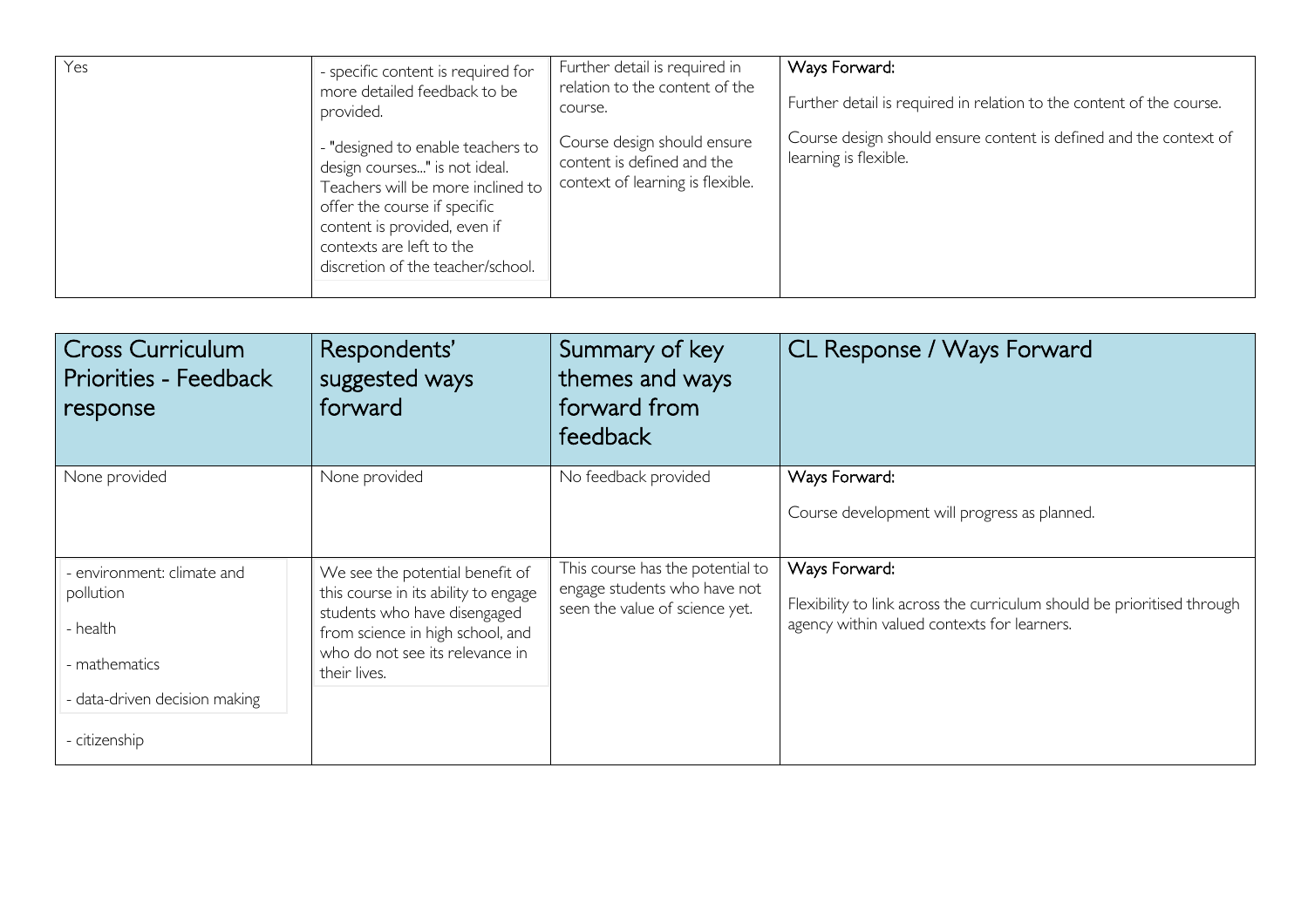| Core concepts, big<br>ideas, essential learning<br>or important<br>considerations -<br>Feedback response                                                                                                                                                                                                                                                                                                                                                                                                                                                                                | Respondents'<br>suggested ways<br>forward | Summary of key<br>themes and ways<br>forward from<br>feedback                                                                                                                                                                                                                                                                                                                                                                                          | CL Response / Ways Forward                                                                                                        |
|-----------------------------------------------------------------------------------------------------------------------------------------------------------------------------------------------------------------------------------------------------------------------------------------------------------------------------------------------------------------------------------------------------------------------------------------------------------------------------------------------------------------------------------------------------------------------------------------|-------------------------------------------|--------------------------------------------------------------------------------------------------------------------------------------------------------------------------------------------------------------------------------------------------------------------------------------------------------------------------------------------------------------------------------------------------------------------------------------------------------|-----------------------------------------------------------------------------------------------------------------------------------|
| None provided                                                                                                                                                                                                                                                                                                                                                                                                                                                                                                                                                                           | None provided                             | None provided                                                                                                                                                                                                                                                                                                                                                                                                                                          | Ways Forward:<br>Course development will progress as planned.                                                                     |
| For this to happen the course<br>needs to be closely aligned to<br>science in the workplace.<br>Appropriate themes could include:<br>- health and disease in the context<br>of personal hygiene, pet care,<br>cleaning, food preparation and<br>storage<br>- scientific method and the use of<br>data to make decisions<br>- the earth, moon, sun, seasons,<br>tides, day/night<br>- food production - plant growth<br>and animal care/farming<br>- environment - climate change,<br>pollution, clean water<br>- basic science of minerals and<br>mining<br>- weather in the context of |                                           | There needs to be strong<br>alignment between this course<br>and science in the workplace.<br>There are many applications of<br>science in the workplace and<br>beyond, including:<br>- health<br>- scientific method and the use<br>of data to make decisions<br>- the earth, moon, sun, seasons,<br>tides, day/night<br>- food production<br>- environment<br>- basic science of minerals and<br>mining<br>- weather<br>- body systems and chemistry | Ways Forward:<br>There needs to be strong alignment between this course, science in<br>the workplace and learners' broader lives. |
| planning and safety - maritime                                                                                                                                                                                                                                                                                                                                                                                                                                                                                                                                                          |                                           | - food preparation                                                                                                                                                                                                                                                                                                                                                                                                                                     |                                                                                                                                   |